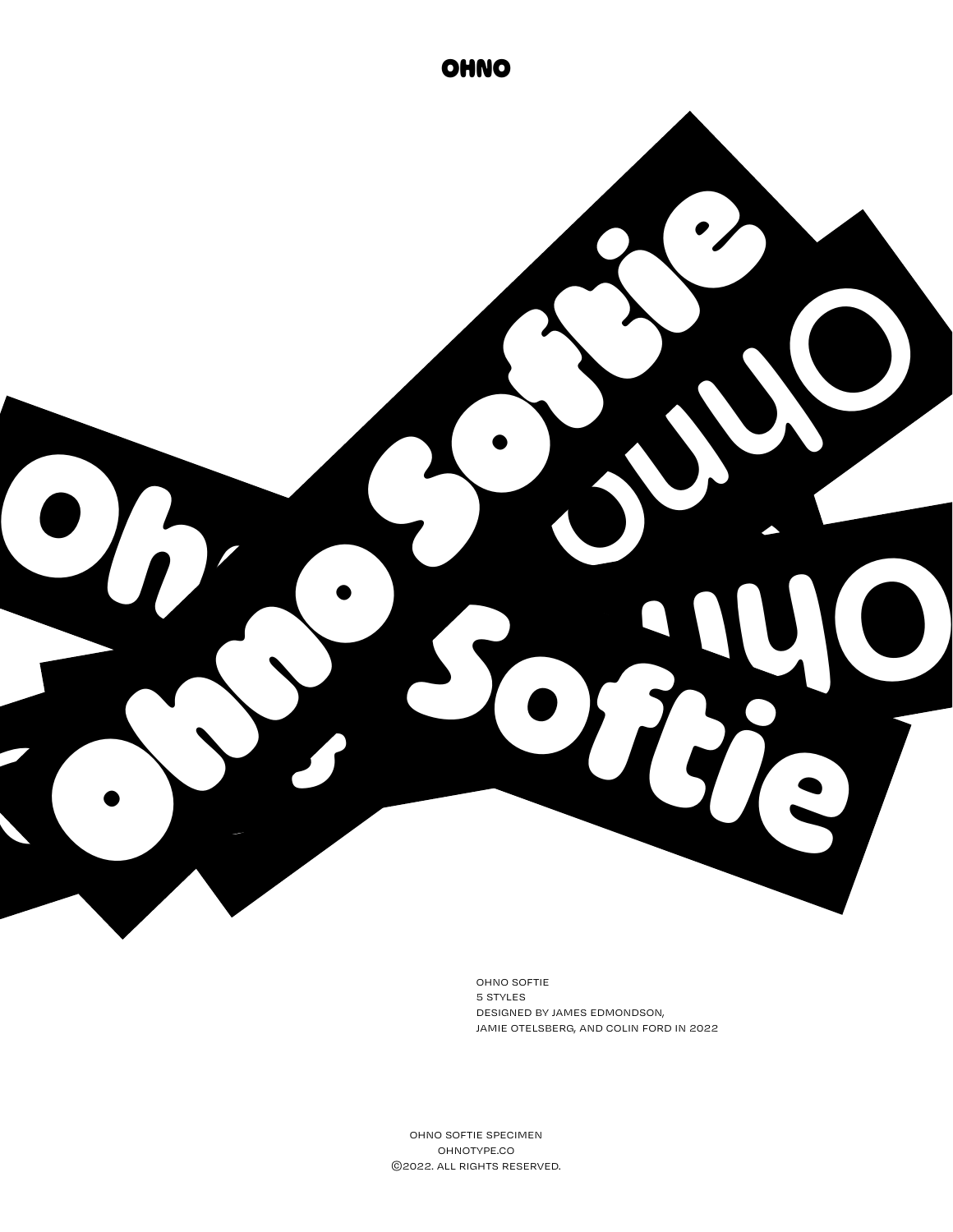**OHNO**



fractions



ss01 — double storey a

### **UŽSIBRĖŽĘS UŽSIBRĖŽĘS** →

ss02 — shortie caps™ (compact forms)

### **{A}(B)[C] {A}(B)[C]** case-sensitive punctuation →

**Softie Softie** →

ss03 — barless f and t



calt — contextual alternates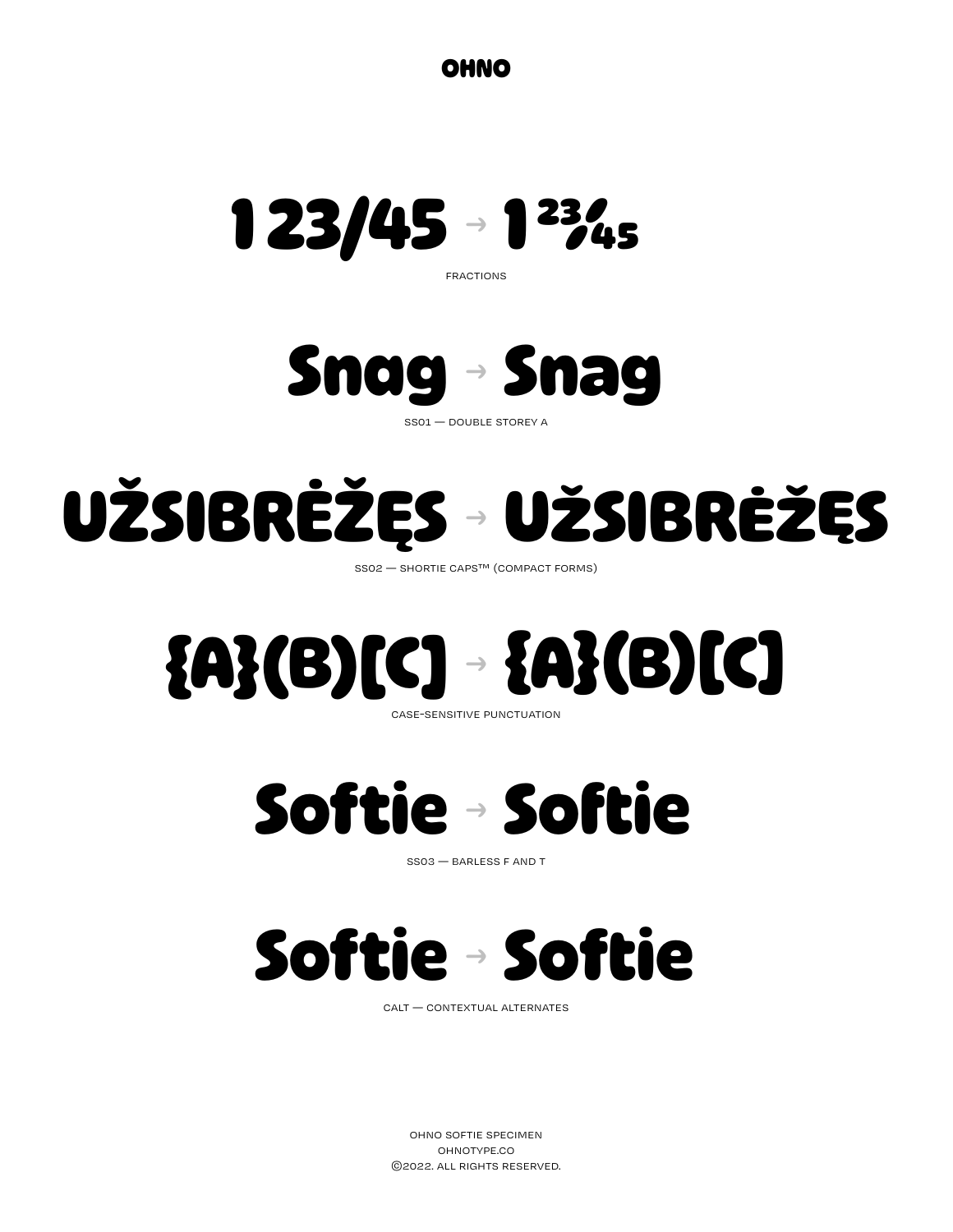

ohno softie light

The Lexus LS is a full-size luxury car (F-segment in Europe) serving as the flagship model of Lexus, the luxury division of Toyota. For the first four generations, all LS models featured V8 engines and were predominantly rear-wheel-drive, with Lexus also offering all-wheel-drive, hybrid, and long-wheelbase variants. The fifth generation changed to using a V6 engine with no V8 option, and only one length was offered. As the first model developed by Lexus, the LS 400 debuted in January 1989 with the second generation debuting in November 1994. The LS 430 debuted in January 2000 and the LS 460/LS 460 L series in 2006. A domestic-market version of the LS 400 and LS 430, badged as Toyota Celsior (Serushio), was sold in Japan until the Lexus marque was introduced there in 2006. In 2006 (for the 2007 model year) the fourthgeneration LS 460 debuted the first production eight-speed automatic transmission and an automatic parking system. In 2007, V8 hybrid powertrains were introduced on the LS 600h/LS 600h L sedans. Development of the LS began in 1983 as the F1 project, the code name for a secret flagship sedan. The resulting sedan followed an extended five-year design process at a cost of over US\$1 billion, and premiered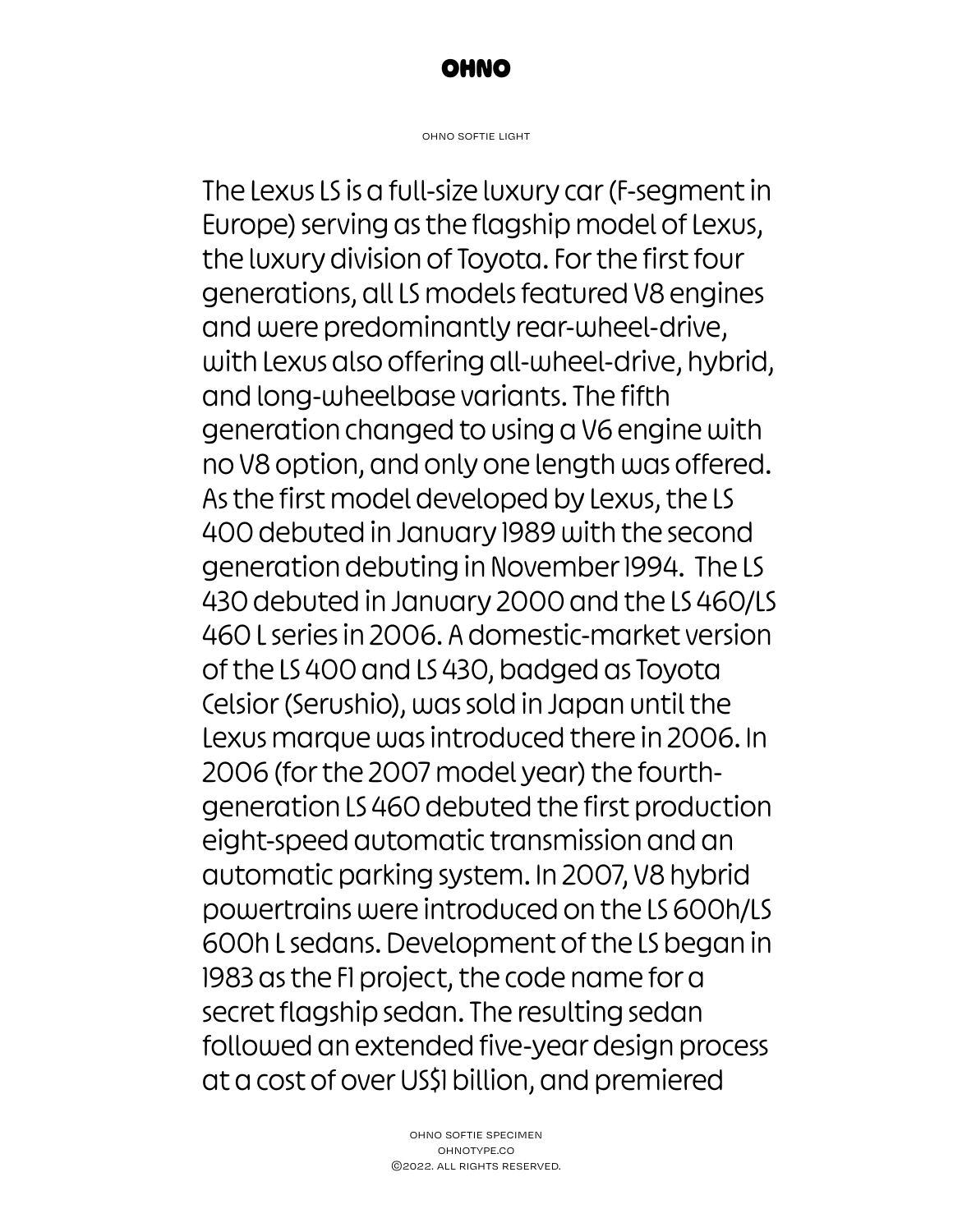

ohno softie regular

Thebe Neruda Kgositsile (born February 24, 1994), better known by his stage name Earl Sweatshirt, is an American rapper and record producer from Los Angeles, California. His father was the South African black nationalist poet Keorapetse Kgositsile. Earl was originally known by the moniker Sly Tendencies when he started rapping, but soon changed his name when Tyler, the Creator invited him to join his hip hop collective Odd Future in late 2009. He gained recognition and critical praise for his debut mixtape, entitled Earl, which released in March 2010 when he was just 16 years old. Shortly after its release, his mother sent him to a boarding school in Samoa for at-risk teens but returned just before his eighteenth birthday, and he was not able to record new music for a year and a half while he was there. After returning to Los Angeles in February 2012, Earl rejoined Odd Future and started producing new music. Earl released his debut studio album, Doris in August 2013. His second album, I Don't Like Shit, I Don't Go Outside: An Album by Earl Sweatshirt followed in March 2015. Both received widespread critical acclaim. He is currently signed to Columbia Records as well as his independent label Tan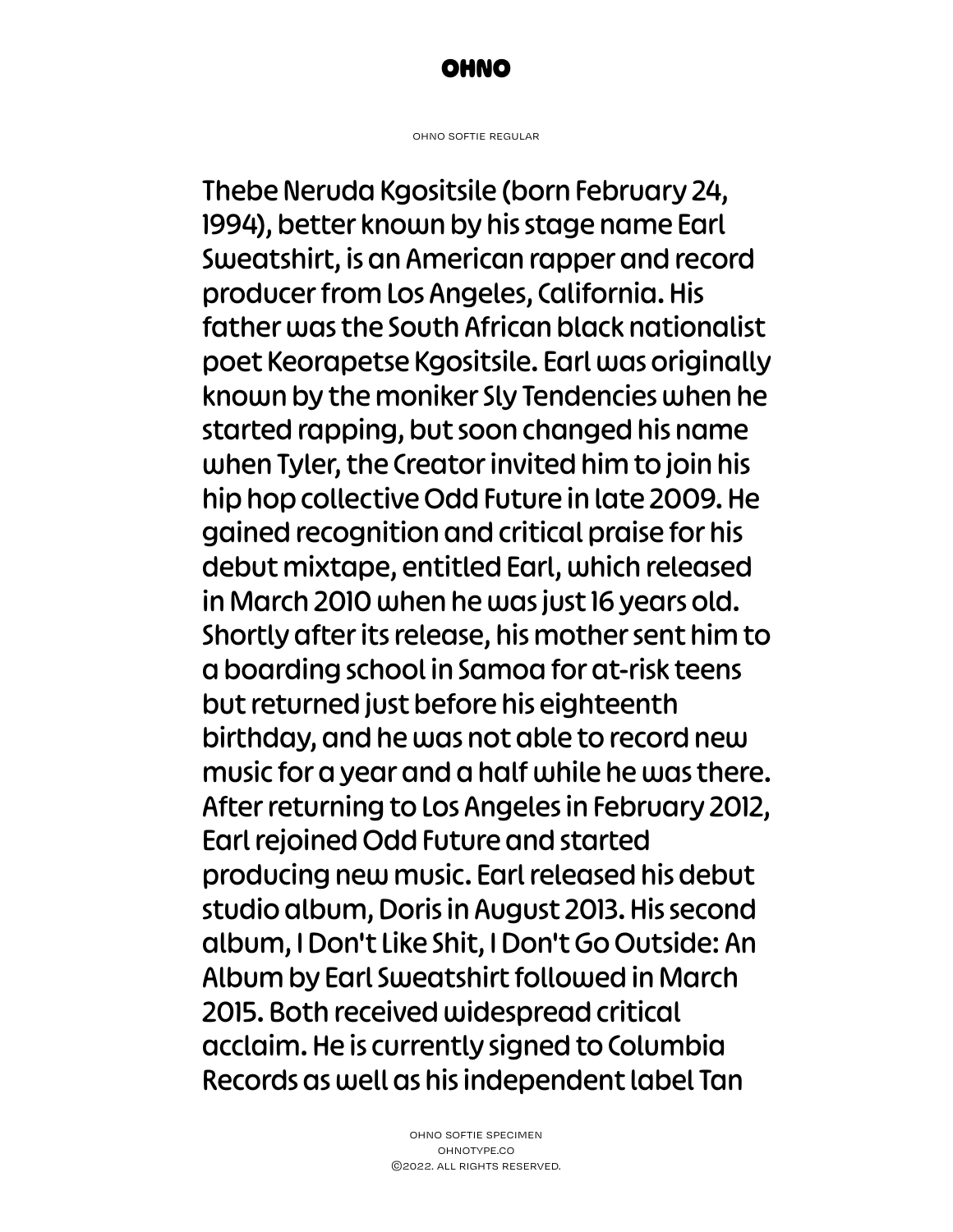

ohno softie medium

Financial independence is a state in which an individual or household has sufficient wealth to live on without having to depend on income from some form of employment. Financially independent people have assets that generate income (cash flow) that is at least equal to their expenses. Income you earn without having to work a job is commonly referred to as "passive income". For example, if someone receives \$5000 in dividends from stocks they own, but their expenses total \$4000, they can live on their dividend income because it pays for all their expenses to live (with some left over). Under these circumstances, a person is financially independent. A person's assets and liabilities are an important factor in determining if they have achieved financial independence. An asset is anything of value that can be readily turned into cash (liquidated) if a person has to pay debt, whereas a liability is a responsibility to provide compensation. (Homes and automobiles with no liens or mortgages are common assets.) Age and existing wealth or current salary don't matter - if someone can generate enough income to meet their needs from sources other than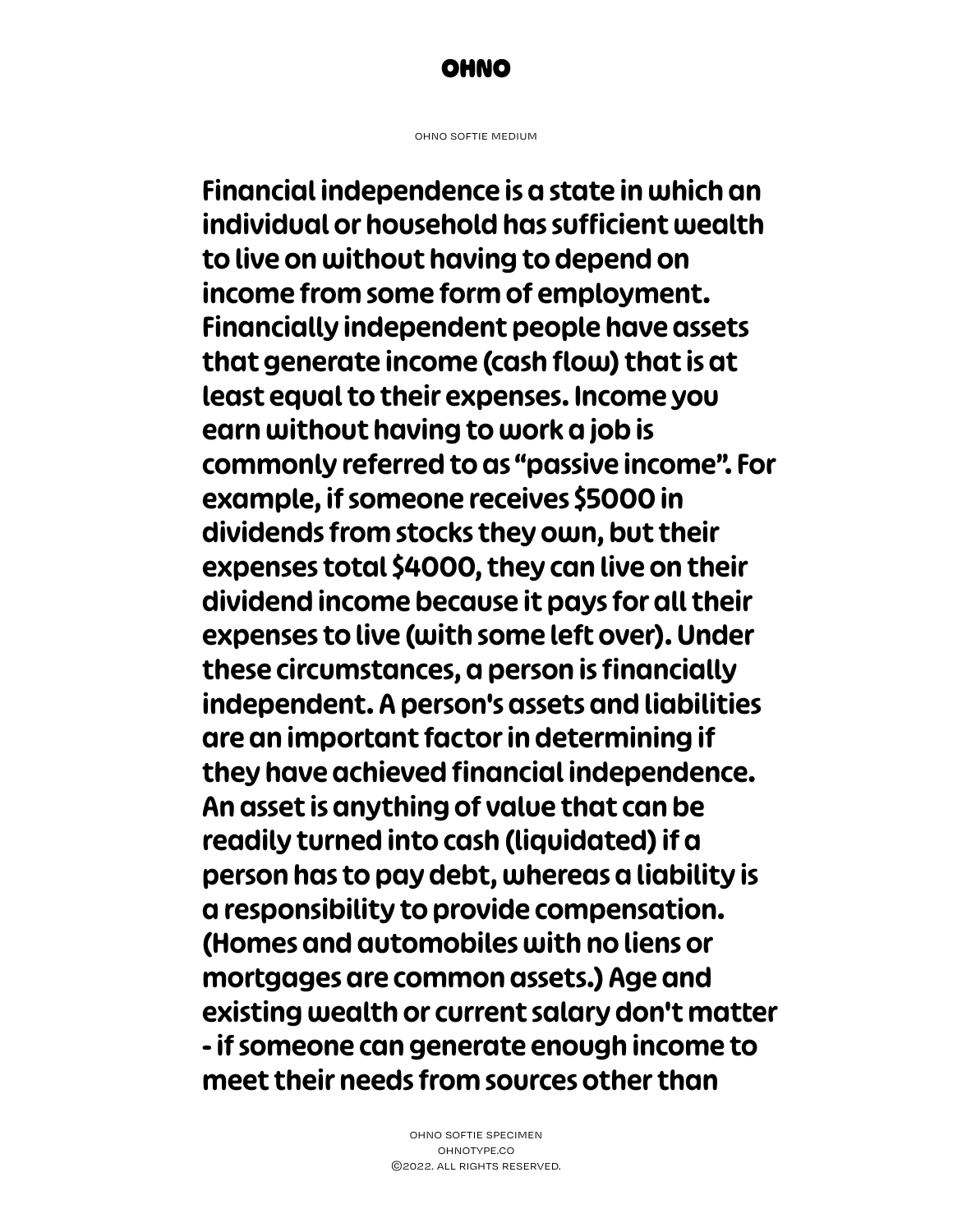### **OHNO**

ohno softie bold

**Joe Dirt is a 2001 American adventure comedy film starring David Spade, Dennis Miller, Christopher Walken, Adam Beach, Brian Thompson, Brittany Daniel, Jaime Pressly, Erik Per Sullivan, and Kid Rock. The film was written by Spade and Fred Wolf, and produced by Robert Simonds. The plot concerns a "white trash" young man, Joe Dirt, who at first seems to be a "loser", a failure, an antihero. As he travels in search of his parents, his fine qualities are increasingly revealed. He ends up with a new "family" of close friends, people he has helped and who respect him. Critical reception was mostly negative, but the film was a modest financial success. A sequel, Joe Dirt 2: Beautiful Loser, premiered on Crackle on July 16, 2015. Joe Dirt is the janitor at a Los Angeles radio station. A producer drags him into the studio to talk live on the air with famous disc jockey, shock jock Zander Kelly. Joe tells his life story. As a baby he had a mullet wig installed because the top of his skull had never formed. At age 8, he was left behind by his parents and sister at the Grand Canyon. He does not know his real surname. After growing up in a series of foster homes**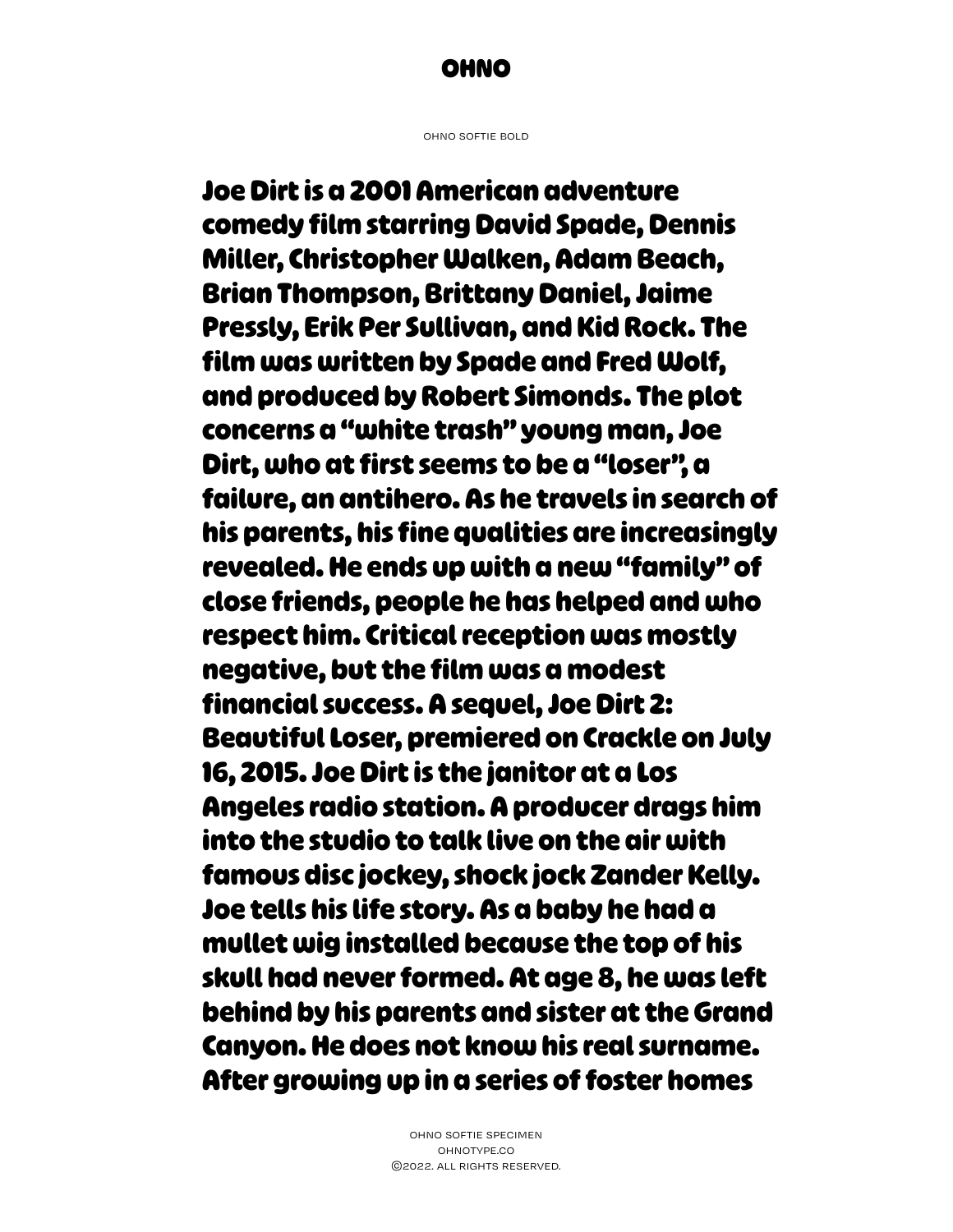ohno softie black

Earth, Wind & Fire (abbreviated in initials as EWF or EW&F) is an American band that has spanned the musical genres of R&B, soul, funk, jazz, disco, pop, rock, dance, Latin, and Afro pop. They have been described as one of the most innovative and commercially successful bands of all time. Rolling Stone called them "innovative, precise yet sensual, calculated yet galvanizing" and declared that the band "changed the sound of black pop". The band was founded in Chicago by Maurice White in 1970, having grown out of a previous band known as the Salty Peppers. Other prominent members of EWF have included Verdine White, Philip Bailey, Ralph Johnson, Larry Dunn, Al McKay, Roland Bautista, Sheldon Reynolds and Andrew Woolfolk. The band has won six Grammys from their 17 nominations. In addition, Earth, Wind & Fire has won 4 American Music Awards out of 12 nominations. They have also been inducted into the Rock and Roll Hall of Fame and the Vocal Group Hall of Fame, received a star on the Hollywood Walk of Fame, and sold over 90 million records, making them one of the world's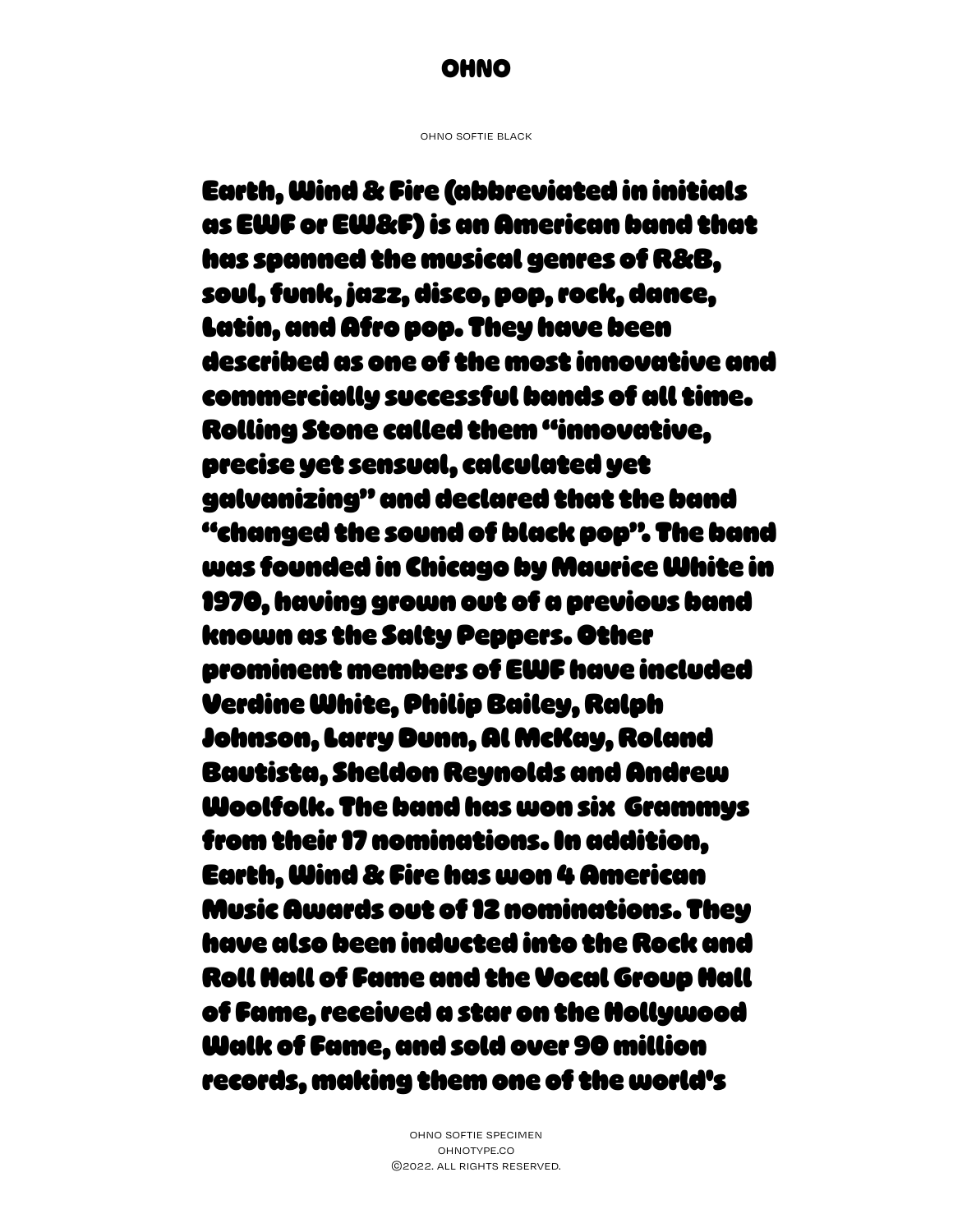

ohno softie light

# ROISTED Dogbane SHIP-MASTER Champ at the bit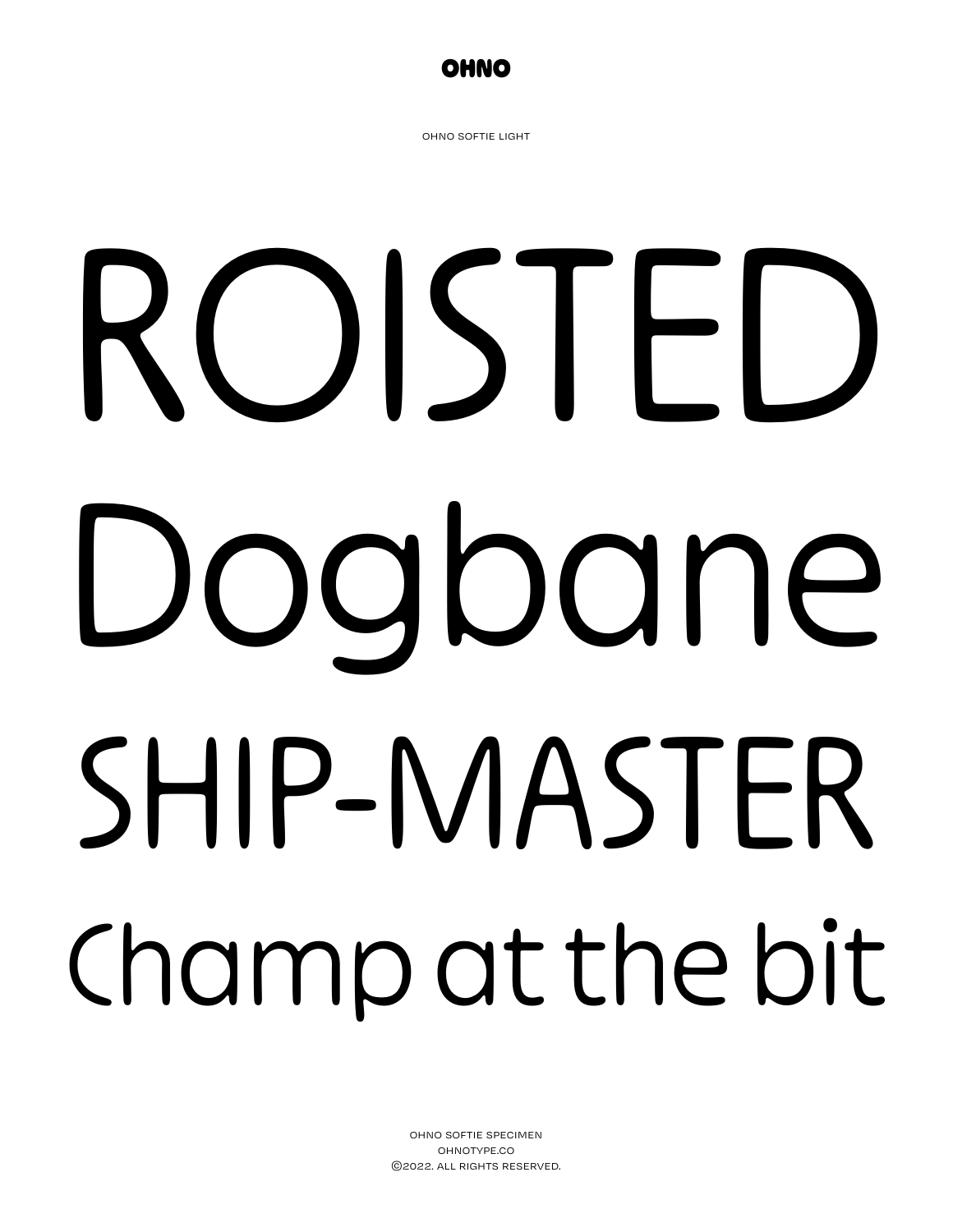

ohno softie regular

# ELANCES Whinged FELICITOUSLY banepåvirkning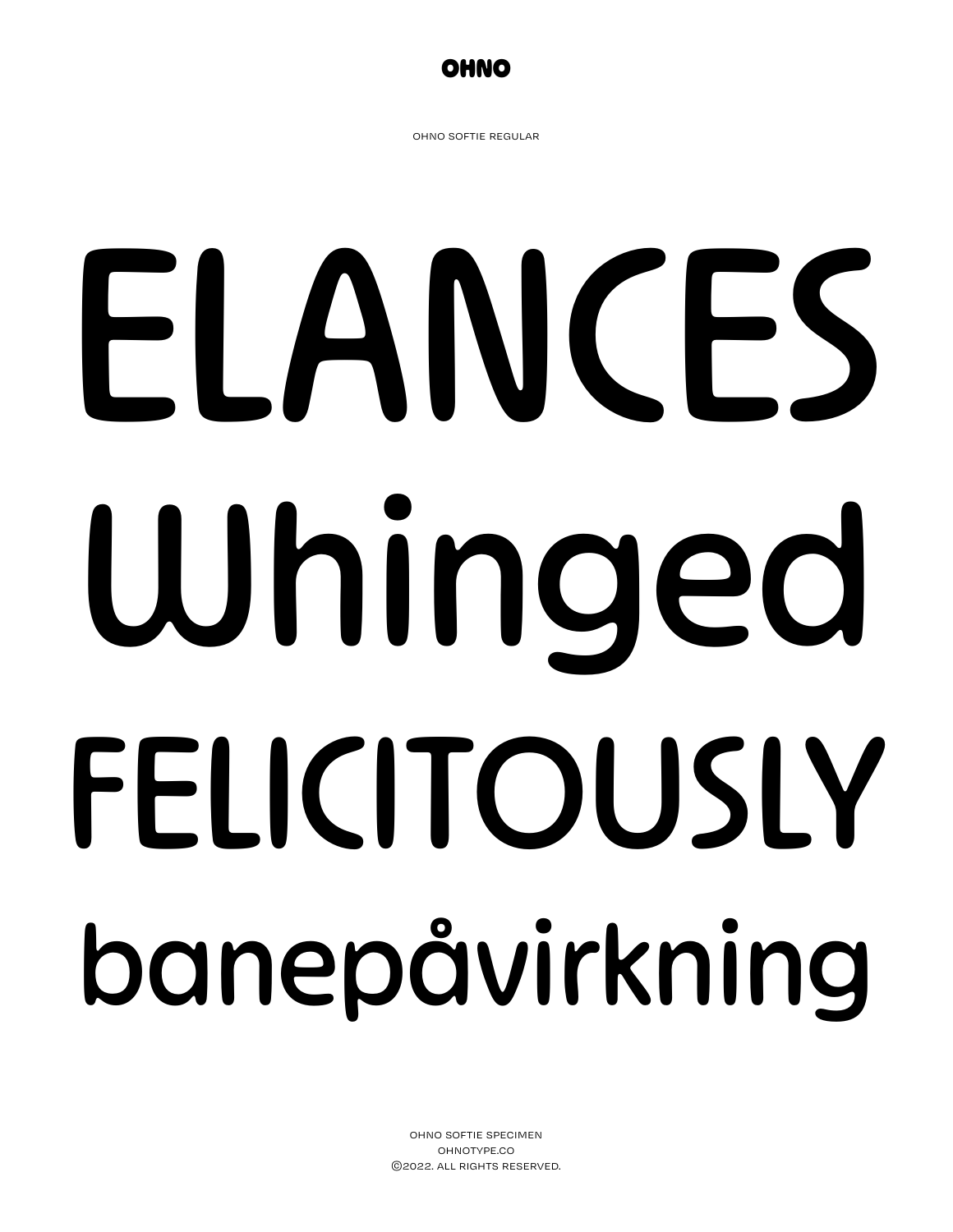

ohno softie medium

# ARCADE Decapod BOMBYCIDS Darby and Joan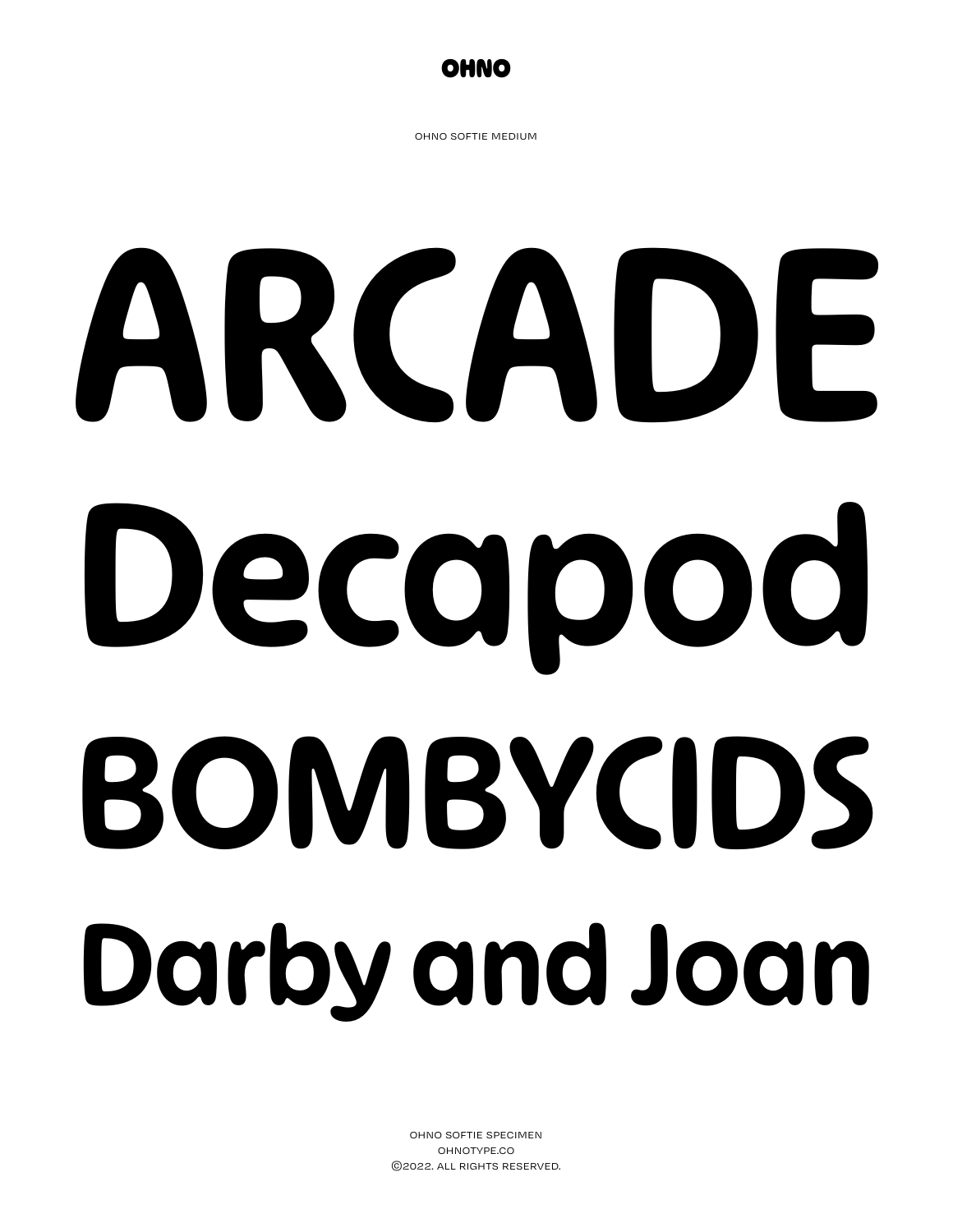

ohno softie bold

## **PACERS Isochime PLECTRUMS Fair to middling**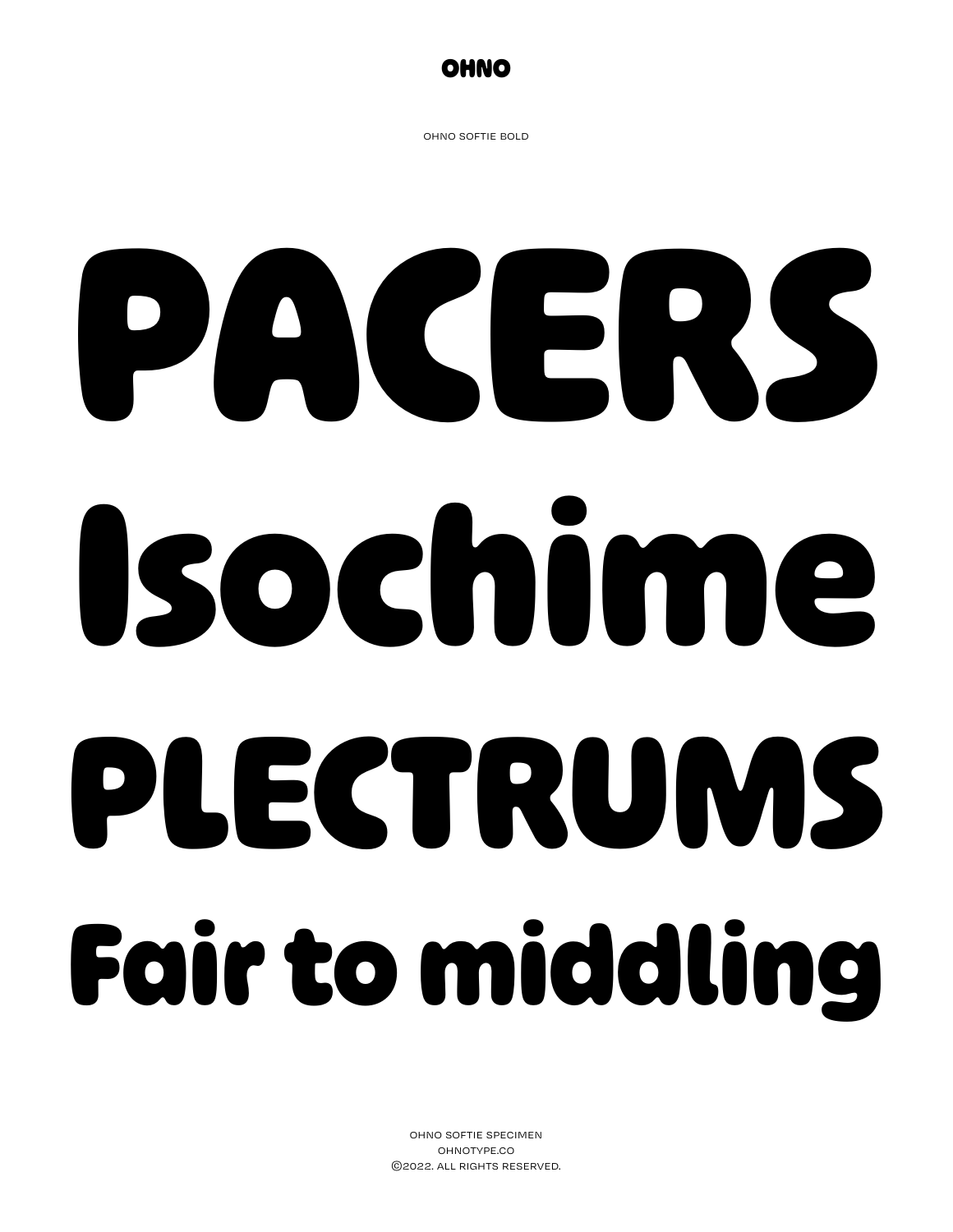

ohno softie black

### JARVIE Saviours GLAMOURS Taken for a ride